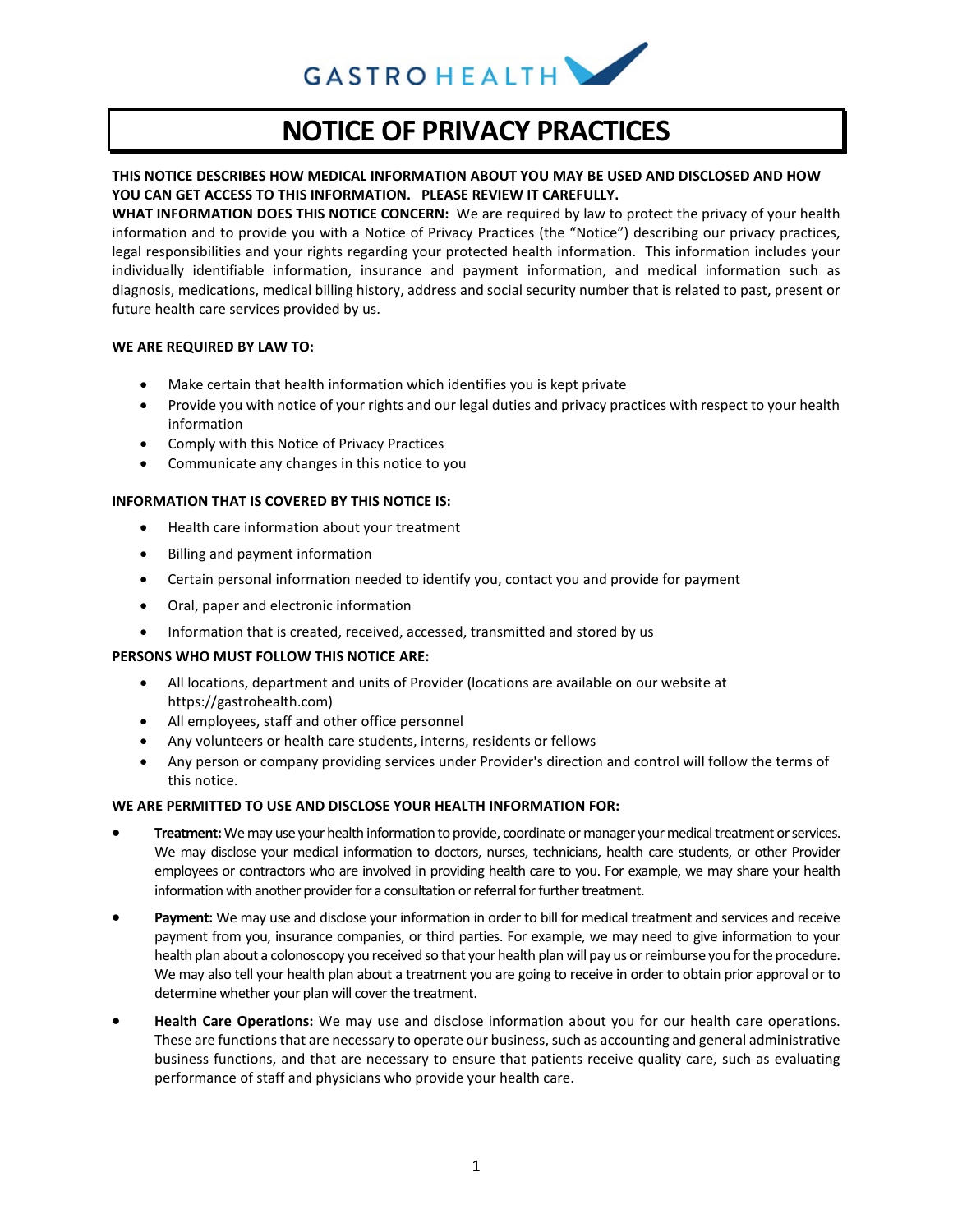

# **WE MAY ALSO USE AND DISCLOSE HEALTH INFORMATION FOR THE FOLLOWING REASONS:**

- **Appointment Reminders**: we may use your information to contact you with reminders about an appointment.
- **Treatment Alternatives**: we use or disclose your information to tell you about or recommend health and related treatment options or benefits.
- **Emergency:** if you need emergency treatment or we are required by law but are unable to get your consent; we will attempt to obtain consent as soon as practical after treatment.
- **Communication Barriers**: we may use or disclose your information if we are not able to obtain your consent because of substantial communication barriers, such as you are unconscious, and we believe you would want us to treat you if you could communicate with us.
- **Required by law:** we may disclose your information where the use or disclosure of medical information about you is required by federal, state or local law.
- **Research:** We may use and disclose your health information for research if you have given written authorization or when a research study has been reviewed and approved by an Institutional Review Board. Researchers may access information to determine whether the study or certain patients are appropriate participants. Under certain circumstances a limited amount of information may be provided by agreement subject to specific restrictions.
- **Public health:** prevent or control disease, injury or disability; report births and deaths; report child abuse or neglect; report reactions to medications or problems with products; provide notice of recalls of products you may be using; provide notice to persons who may have been exposed to a disease or may be at risk for contracting or spreading a disease or condition; notify the appropriate government authority if we believe a patient has been the victim of abuse, neglect or domestic violence (if you agree or when required or authorized by law).
- **Health care oversight activities:** audits, investigations, inspections and licensure by a government health oversight agency as authorized by law to monitor the health care system, government programs and compliance with civil rights laws.
- **Business associates:** contractors provide services to Provider. These include electronic health record software vendors, accountants, attorneys, consultants and collection agencies. We may disclose information to those contractors for the purposes of providing services to Provider. The contractors must enter into contracts with Provider agreeing to appropriately safeguard the health information and not use or disclose the information except as permitted under the contract or by law.
- Lawsuits or disputes: if you are involved in a lawsuit or a dispute, we may disclose medical information about you in response to a court or administrative order, a subpoena, discovery request or other lawful process by someone else involved in the dispute, but only if efforts have been made to tell you about the request or to obtain an order protecting the information requested.
- **Law enforcement:** we may disclose health information to comply with a court order or subpoena or other law enforcement purposes such as helping to identify or locate a suspect, fugitive, material witness or missing person.
- **Coroners, medical examiners and funeral directors**: to identify a deceased person, determine the cause of death or to assist in carrying out their duties.
- **Organ or tissue donation:** if you are an organ donor, we may disclose information to organizations involved in procuring, banking or transplanting organs and tissues.
- **Avert a serious threat to health and safety**: we may use or disclose your information when necessary to prevent or lessen a serious and imminent threat to the health or safety of a person or the general public. Disclosure must be limited to someone able to help prevent or lessen the threat.
- **Specialized government functions**: We may release medical information about you to military and veterans' activities, if you are member of the armed forces, or for national security and intelligence activities, protective services for the President, foreign heads of state and others, medical suitability determinations, correctional institution and custodial situations.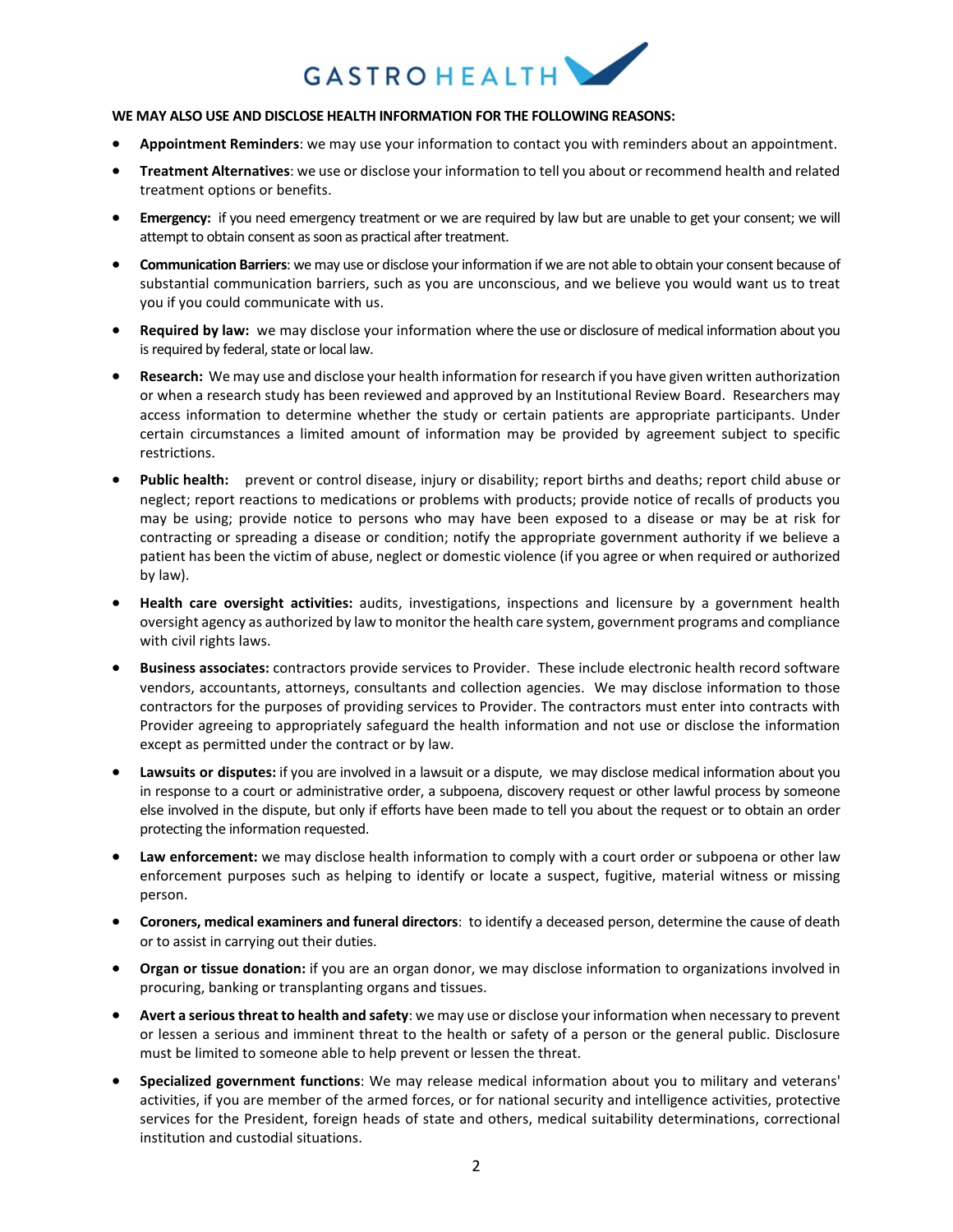

- **Workers' Compensation purposes**: we may disclose your information to workers' compensation or similar programs that provide benefits for work-related injuries or illness.
- **Disaster Relief**: we may disclose information about you to disaster relief entities to notify family or friends of your location, general condition or death.

#### **USES OR DISCLOSURES TO WHICH YOU MAY OBJECT OR OPT OUT:**

- **Directory**: we may include certain limited information in a directory (including name, location, condition described in general terms and/or religious affiliation) and this may be made available to others who request you by name.
- **Immunization**: we may provide proof of immunization to a school that is required by state or other law to have such proof.
- **Persons involved in your care or responsible for payment**: we may disclose information to a family member, relative, friend, or other identified person, prior to, or after your death, who is involved in your care or payment for care unless you object in writing.
- **Email or text**: we may communicate with you by encrypted email or text unless you object.
- **Fundraising:** we will notify you if we intend to use your medical information for fund-raising purposes, and let you know that you have the right to opt out of receiving fundraising communications. For example, we may disclose information to a foundation related to the Provider so that the foundation may contact you about raising money for the foundation. We would only release contact information, such as your name, address, phone number and the dates you received treatment or services at the Provider. If you do not want the Provider to contact you for fundraising efforts, you must notify us in writing, and you will be given the opportunity to opt-out of these communications.

#### **USES AND DISCLOSURES WHICH REQUIRE YOUR AUTHORIZATION:**

**Other uses and disclosures not covered in this notice will be made only with your written authorization. Authorization is required and except in limited situations may be revoked, in writing, at any time. The following require authorization which may not be revoked:** 

- **Marketing**: disclosure of your information for marketing of products or services or treatment alternatives, including any subsidized treatment communications, that may be of benefit to you when we receive direct payment from a third party for making such communications, other than as set forth above regarding to face-toface communications and promotional gifts of nominal value.
- **Psychotherapy notes**
- **Sale of Protected Health Information** unless an exception is met.

#### **YOUR RIGHTS REGARDING YOUR MEDICAL INFORMATION: You have the right, subject to certain conditions, to:**

• **Right to request restrictions:** you have the right to request, in writing, a restriction on uses and disclosures of your health information made for payment or health care operations. We are not always required to agree to a requested restriction. Restrictions to which we agree will be documented and followed. Agreements for restrictions may, however, be terminated under applicable circumstances (e.g., emergency treatment).

You may request a restriction on the medical information we disclose to your family or friends. However, as set out above, in an emergency, disaster or if you are not able to communicate, we may disclose information if in our professional judgment disclosure is necessary.

We must agree to your request to restrict disclosure of medical information about you to a health plan if the medical information relates to a health care item or service for which you or someone on your behalf has paid in full. It is your responsibility to notify other health care providers of this restriction, such as in the case of a referral for follow-up services.

• **Right to request confidential communications.** You may request to receive communications from us in a certain method or at a certain location. For example, you may request that we contact you only at work, by email or by mailed paper. We do not require an explanation for the request and will attempt to honor reasonable requests. If you request your medical information to be transmitted directly to another person designated by you, your written request must be signed and clearly identify the designated person and where the copy of Protected Health Information is to be sent.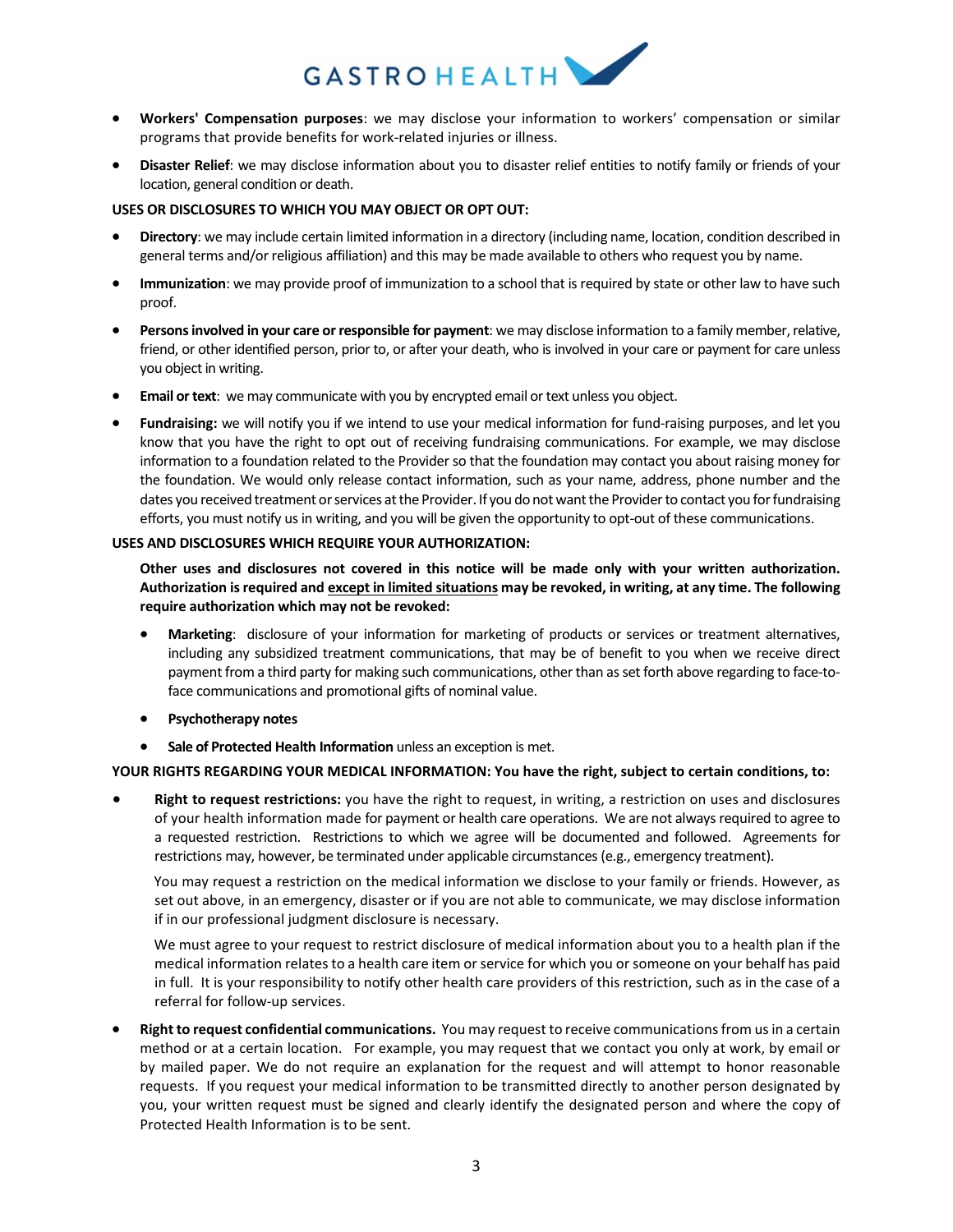

- **Right to access, inspect and obtain copies of health information.** You have the right to access, inspect and receive a copy of your health information, including billing records, except for psychotherapy notes, information compiled in reasonable anticipation of, or for use in, a civil, criminal or administrative action or proceeding, or other limited circumstances. Your request for a copy of must be in writing. We may charge a reasonable, cost-based fee, that includes only the cost of labor for copying, supplies, postage, if applicable, and preparing an explanation or summary, if requested, of the health information. If health information is maintained electronically and you request an electronic copy, we will provide access in the electronic format you request, if available, or if not, in a readable electronic form and format mutually agreed upon. If we deny access to your health information, you will receive a timely, written denial in plain language that explains the basis for the denial, your review rights and an explanation of how to exercise those rights.
- **Right to request amendment.** You have the right to request, in writing, an amendment of your record and include the reason for your request. We will respond sixty (60) days of receipt of the request and may extend the time for such action by up to thirty (30) days, if within the initial sixty (60) days we provide you with a written explanation of the reasons for the delay and the date by which we will complete action on the request.

We may deny the request for amendment if the information contained in the record was not created by us, unless you provide a reasonable basis for believing the originator of the information is no longer available to act on the requested amendment; is not part of the medical record maintained by Provider; is not part of the information available for you to inspect; or the record is accurate and complete. If we deny your request for amendment, you will receive a timely, written denial in plain language that explains the basis for the denial, your rights to submit a statement disagreeing with the denial and an explanation of how to submit that statement.

- **Right to receive an accounting of disclosures.** You have the right to request an accounting of the disclosures we have made of your health information for up to the past six (6) years. The accounting excludes disclosures for treatment, payment or health operations and other applicable exceptions. We will provide the accountings within sixty (60) days of receipt of a written request. However, we may extend the time period for providing the accounting by thirty (30) days if within the initial sixty (60) days we provide you with a written statement of the reasons for the delay and the date by which you will receive the information. We will provide the first accounting you request during any 12-month period without charge. Subsequent accounting requests within the same 12 month period may be subject to a reasonable cost-based fee, which fee information will be provided to you in advance of fulfilling your request; you will also have an opportunity upon receipt of fee information to withdraw or modify your request for the accounting in order to avoid or reduce the applicable fee.
- **Right to a paper copy of this notice.** We reserve the right to amend this notice of privacy practices at any time.
- **Right to receive notice of a breach.** We are required to provide you with notice of any acquisition, access, use or disclosure of unsecured Protected Health Information by Provider, its business associates and/or subcontractors. Unsecured health information is information that is not secured by an electronic method specific by the government. Notice must be given within 60 days of the breach and will include a brief description of the breach and your information involved, steps you may take to protect your information, steps we are taking to investigate, mitigate loss and protect against future breaches, and contact information where you may ask questions.

#### **COMPLAINTS**:

If you believe that your privacy rights have been violated, you may complain to Provider and/or to the Secretary of the U.S. Department of Health and Human Services at [https://www.hhs.gov/hipaa/filing-a-complaint/complaint](https://www.hhs.gov/hipaa/filing-a-complaint/complaint-process/index.html)[process/index.html.](https://www.hhs.gov/hipaa/filing-a-complaint/complaint-process/index.html) There will be no retaliation against you for filing a complaint. The complaint may be filed online with HHS. Complaints to Provider should be filed in writing and should state the specific incident(s) in terms of subject, date and other relevant matters. To file a Complaint by mail:

**Gastro Health:**  9500 South Dadeland Blvd. Suite 200 Miami, FL 33156 Attn: Jason Wallace, JD, MPH